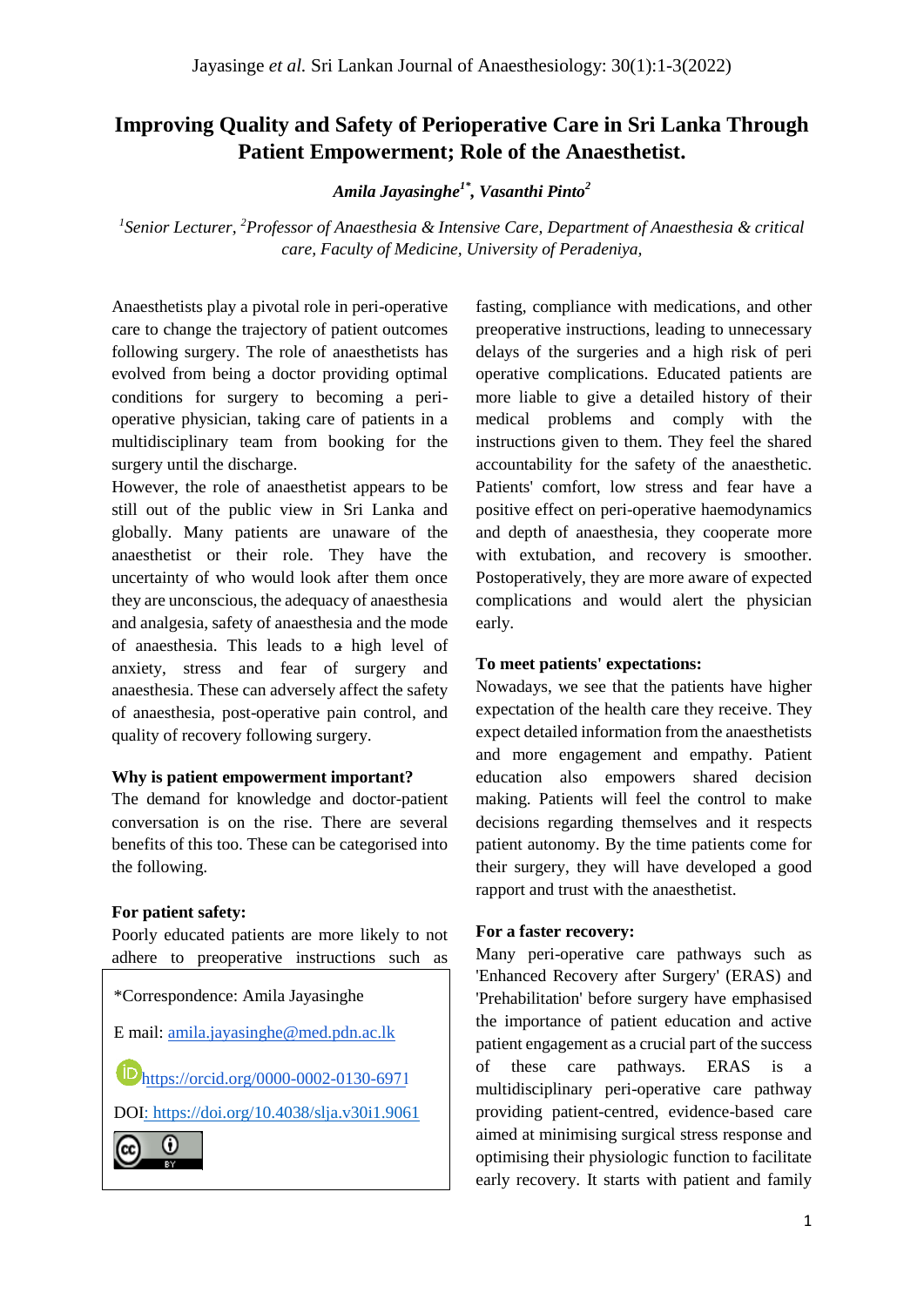education and shared decision making with patients.

Recently the word "prehabilitation" was added to the anaesthetist's vocabulary. This programme primarily targets improving both physical and psychological wellbeing before the surgery. Improved functional capacity and mental health of patients will endure the surgical stress, minimise catabolic state and have a faster recovery. The main four elements of prehabilitation are,

- Structured and personalized exercise training to enhance physical fitness
- High protein and high energy diet to increase anabolism
- Control and optimise chronic medical conditions while stopping adverse health habits such as alcohol abuse and smoking.
- Measures to reduce anxiety and increase motivation and self-efficacy.

There is increasing evidence of the value of prehabilitation for better outcomes after surgery. "patient-centeredness" is a key element in these care pathways. Hence, it is obviouse that none of these four elements cannot be fulfilled without active patient engagement. This emphasises the need to empower patients with adequate information for successful incorporation of these care pathways in Sri Lanka.

### **To improve quality of care:**

Six domains of quality markers have been identified in anaesthesia and peri-operative care which are effectiveness, equitability, timely, efficiency, safety, and patient-centredness. Even though patient-centeredness has now become a quality marker, the main focus of anaesthetic care has been on improving effective, efficient, safe, equitable and timely care with little emphasis given to patient-centeredness. On the other hand, patient satisfaction is a key quality assurance marker. More and more institutes use patient satisfaction as a quality measurement tool, such as the patient-perceived quality of recovery-40 tool.

#### **How can we achieve this?**

There's enough evidence on the effectiveness of media-based interventions to improve patient literacy about the process of anaesthesia, risks and complications, how to prepare for surgery and how to minimise post-operative complications. Educational videos, printed information leaflets, books, media events and newspaper articles can be used for this purpose on a large scale. Sharing the experience of the patients who had adhered to peri-operative care pathways and had a faster recovery is also an excellent method to reduce patient anxiety. The establishment of pre-anaesthetic assessment clinics and allocation of dedicated time for patient education is very important. A more personalised discussion and plan can be made here. Even if all the patients are not referred to these clinics, a detailed discussion with the patient on the day of preoperative assessment and reassurance and clarification of their doubts on the day of surgery before the anaesthetic procedure are also important. Not only the knowledge should be focused, but attentive and empathetic listening and engaged conversation should also be a part of this communication.

Awareness about anaesthesia and the role of the anaesthetist in the public is limited. However, the role played by the anaesthetist is growing in the continuum of care from the pre-hospital setting through the preoperative, intraoperative, and post-operative phases of surgery until the patient is fully recovered. An anaesthetist is a team member of an integrated peri-operative multidisciplinary team. Empowering patients with the knowledge and supporting their emotions and motivation to build both-physical and mental wellbeing will improve the safety and quality of anaesthetic care. Patients will have a faster recovery and better satisfaction.

The anaesthetist in this peri-operative collaborative effort should focus on providing a safer and effective care while respecting patients' values and needs through empowerment of patient with knowledge and psychological support.